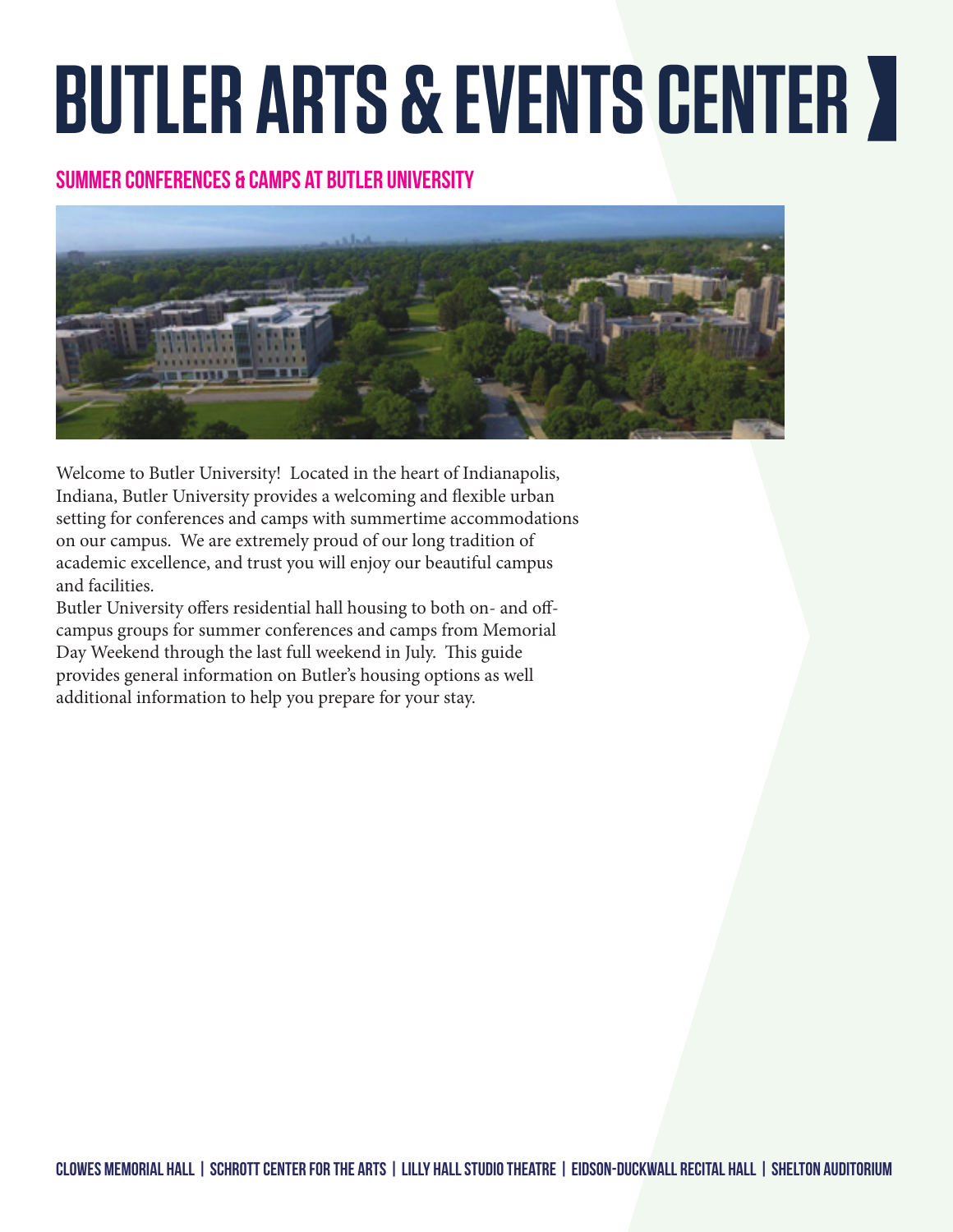### Summer Conference Housing and Rates

Butler University offers 2 options for housing during your summer conference visit. Each facility has a unique layout and style of living.

#### **Pod Style Living = Fairview House**

An air-conditioned building, featuring a pod-style layout, each unit can accommodate 6-8 guests with no more than 2 guests sharing a bathroom. Fairview House pods also feature common living room and kitchenette spaces.

#### **Suite Style Living = Irvington House**

is the newest addition to Butler University's residence life community. Irvington House is an air-conditioned facility offering suite style living. Each suite consists of two bedrooms sharing one common restroom, no common living space is featured in these units.

Pricing for each facility is listed below. The following pages will offer more detailed information and floor plans for these facilities.

| <b>VENUE</b>                                                                                                 | <b>NIGHTLY RATE</b> | <b>WEEKLY RATE*</b> |
|--------------------------------------------------------------------------------------------------------------|---------------------|---------------------|
| Pod Style<br><b>Fairview House</b><br>Double Room<br>(includes access to the<br>common space in the<br>unit) | \$80/night/room     | \$80/night/room     |
| Suite Style<br><b>Irvington House</b><br>Double Room                                                         | \$70/night/room     | \$65/night/room     |

*\* Extended Stay Nightly Rate is applied to stays of 5 or more consecutive nights.*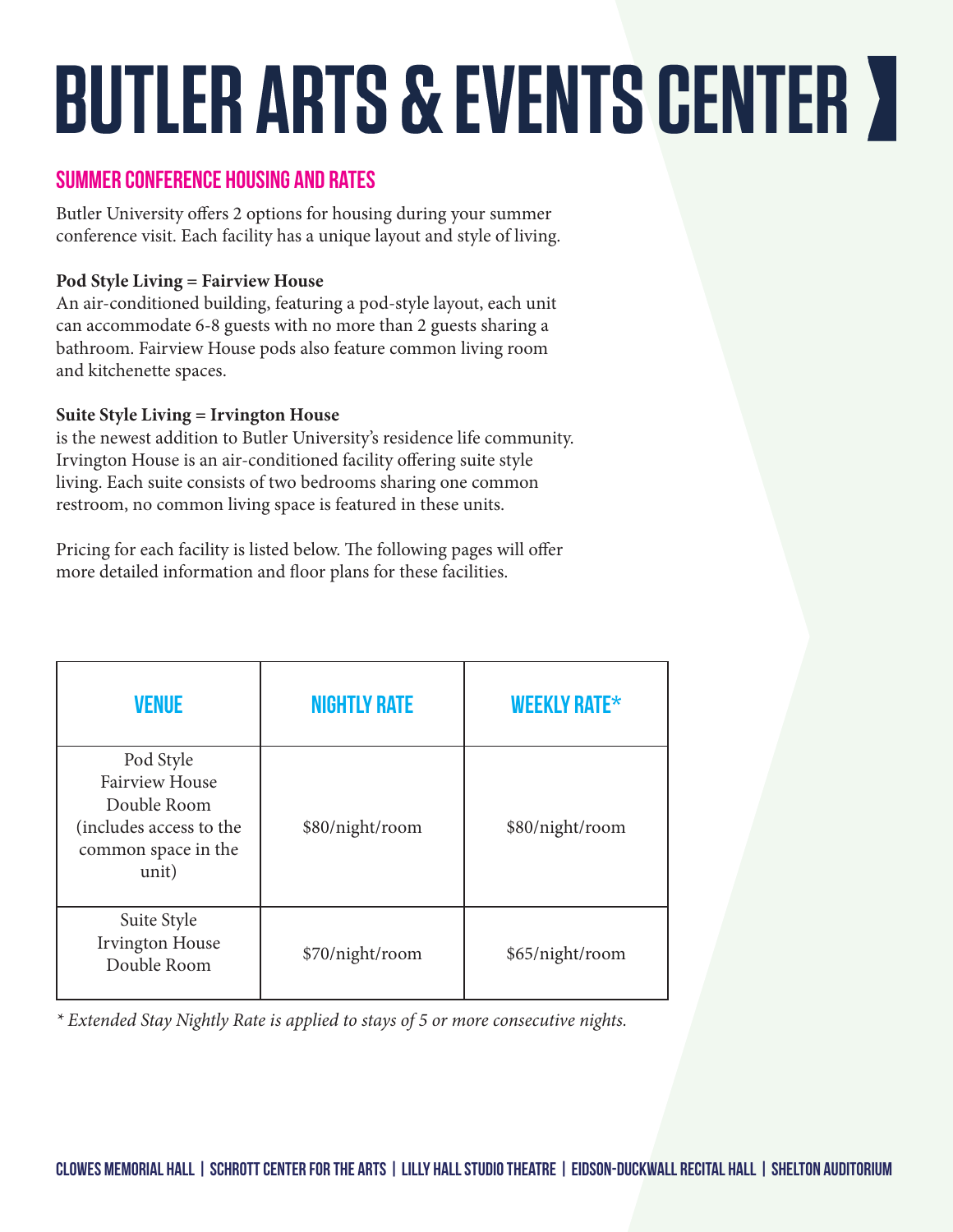### Pod Style Living

#### **Fairview House**

Fairview House, is a state-of-the-art, 633-bed, pod style housing facility that offers 6 and 8-person units. Each unit features a shared living and dining room as well as 3-4 double-occupancy bedrooms. Each double occupancy bedroom features a private bathroom with double sink.



### Nightly Rate \$80/night/room

Weekly Rate \$75/night/room

- Private bathrooms with double sinks
- Kitchenettes with full size refrigerator and microwave
- Welcome desk and lounge with control desk
- Recreation and gaming lounge
- Second floor balcony overlooking the courtyard
- Media lounge and social space including four TV's and fireside casual seating
- Cardio fitness room with modern equipment and workout/yoga space
- Laundry centers on three floors
- Outdoor patio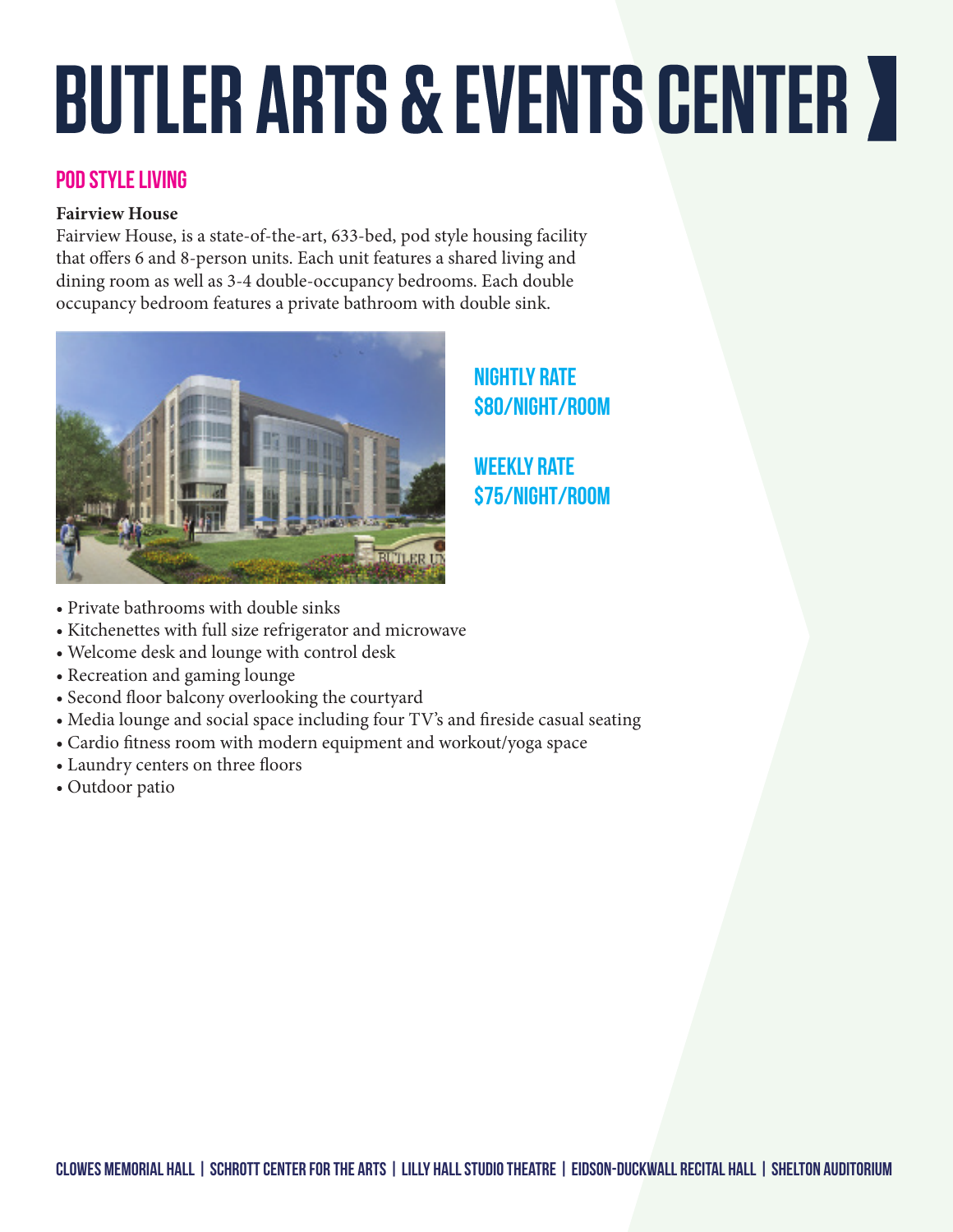### 8-person unit floor plan



### 6-person unit floor plan

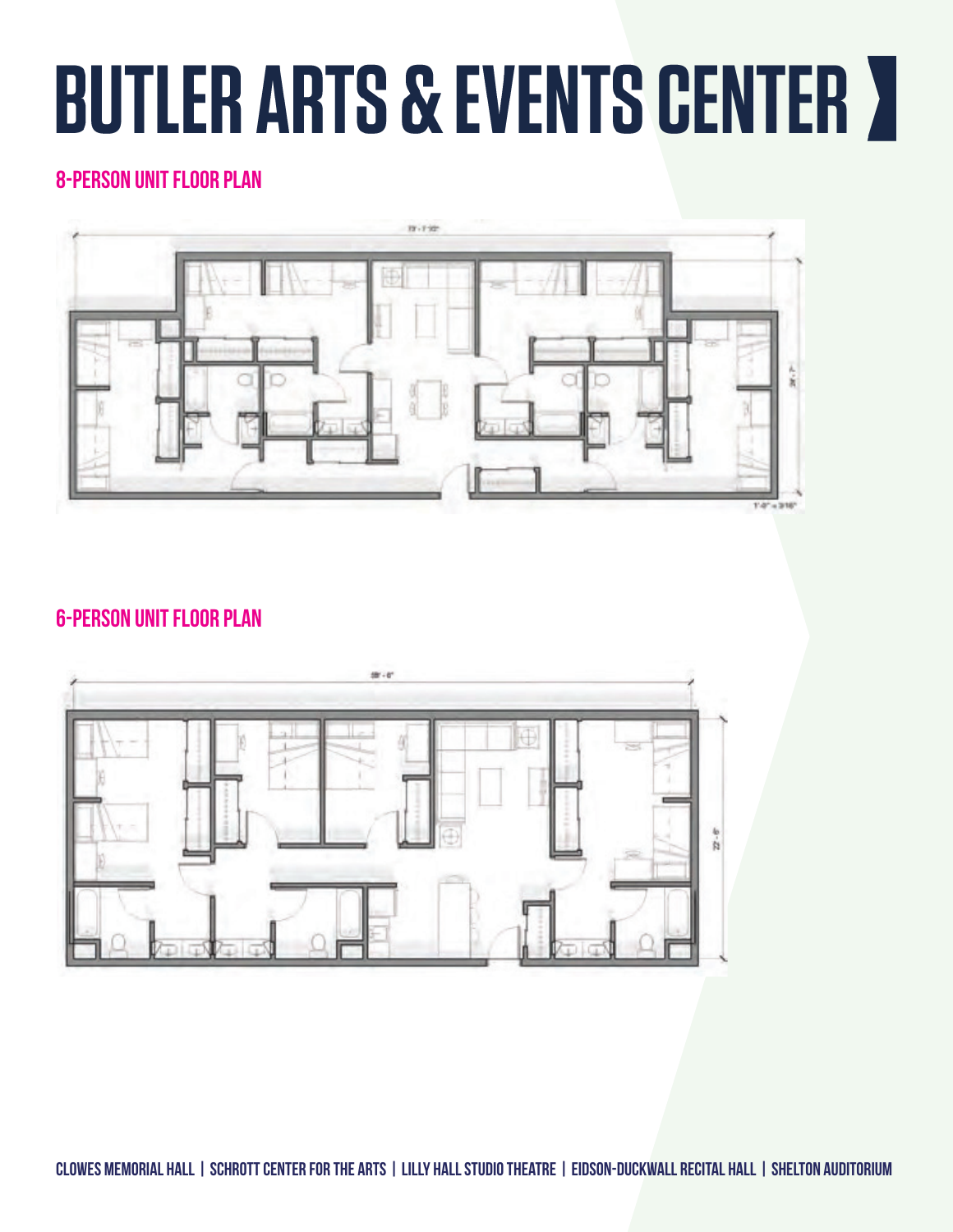### SUITE STYLE LIVING

#### **Irvington House**

Irvington House is the newest addition to Butler University's residence life community. Newly opened in fall 2018, Irvington House a state-ofthe-art, 647-bed, suite-style residential facility. Double occupancy suites include two twin beds, a shared bathroom with a bedroom on the other side of the bathroom. Each room will also have a bed, desk and closet for each occupant. Laundry facilities are available on every floor. The building also features a recreation center and social lounge, front desk operation and outdoor gathering spaces.



### Nightly Rate \$70/night/room

Weekly Rate \$65/night/room

- Welcome desk and lounge with control desk
- Bedrooms furnished with a bed, desk, chair and closet
- Bathrooms include single shower and four sinks
- Laundry facilities on every floor
- Recreation Center and Social Lounge with pool table, ping pong, and arcade games.
- Outside Study Lounges surrounded by open lawn space, a courtyard, and fire pit.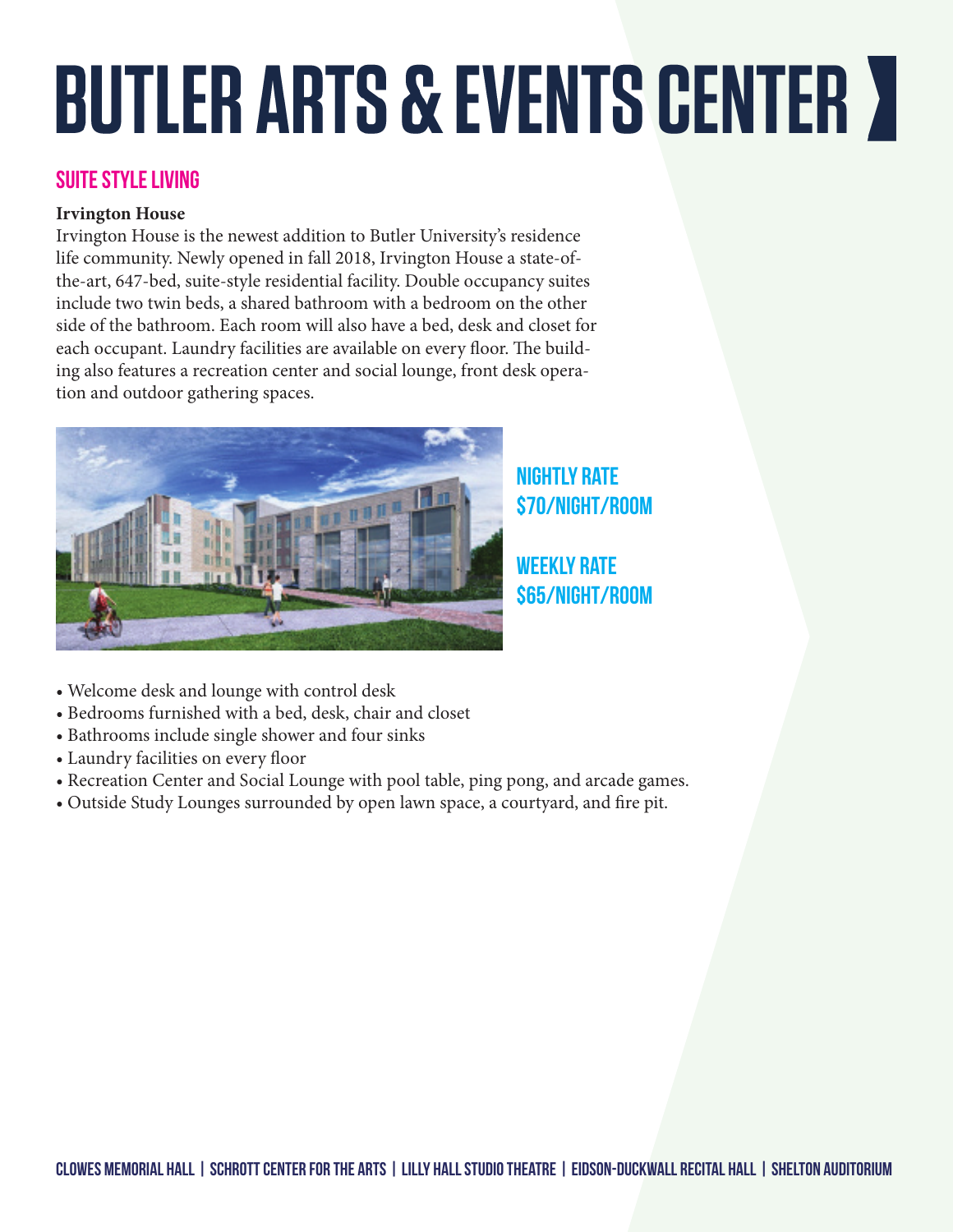### Housing FAQ

#### **Insurance**

It is agreed that the Lessee shall purchase and maintain at its expense liability insurance protecting itself and Butler against loss or expense by Lessee's use of the leased premises. A certificate of insurance designating Butler University as an additional insured under General Liability shall be submitted at least 30 days prior to the Event. If Butler has not received Lessee's proof of insurance by this date, Butler shall have the right to terminate this Agreement upon written notice to Lessee and retain the deposit. Insurance as set forth below shall be written by a company with an AM BEST'S rating of A, VII or better with an admitted carrier satisfactory to Butler University.

Said insurance shall provide limits of General Liability of not less than the following:

#### **Insurance Requirements:**

| <b>General Liability</b>        |                            |
|---------------------------------|----------------------------|
| Liability Limit                 | \$1,000,000 Per occurrence |
| Fire Damage                     | \$100,000                  |
| <b>Medical Payments</b>         | \$5,000                    |
| Personal and Advertising Limit  | \$1,000,000                |
| Products & Completed Operations | \$1,000,000                |
| Abuse & Molestation             | \$1,000,000                |
|                                 |                            |

#### **Umbrella\***

| Limit per Occurrence | \$1,000,000 |
|----------------------|-------------|
|                      |             |

*\* An Umbrella policy is not necessary if the limit per occurrence under General Liability is \$2,000,000.*

*Butler University will be named as an additional insured under General Liability coverage, and a certificate of insurance will be provided to Butler prior to the commencement of any activity / camp.*

*Insurance must be written with a company that is acceptable to Butler University.*

Butler shall not be liable on any contract of the Lessee, or on account of any act of negligence on the part of the Lessee, or any damage caused by the Lessee, or any employee and/or worker as designated by the Lessee thereof and that the Lessee will pay for any and all damages to the premises, building and its equipment, other than that which is considered to be normal wear and tear. Butler shall also not be liable for any illness or injury incurred by the lessee, its guests, agents, employees, or independent contractors.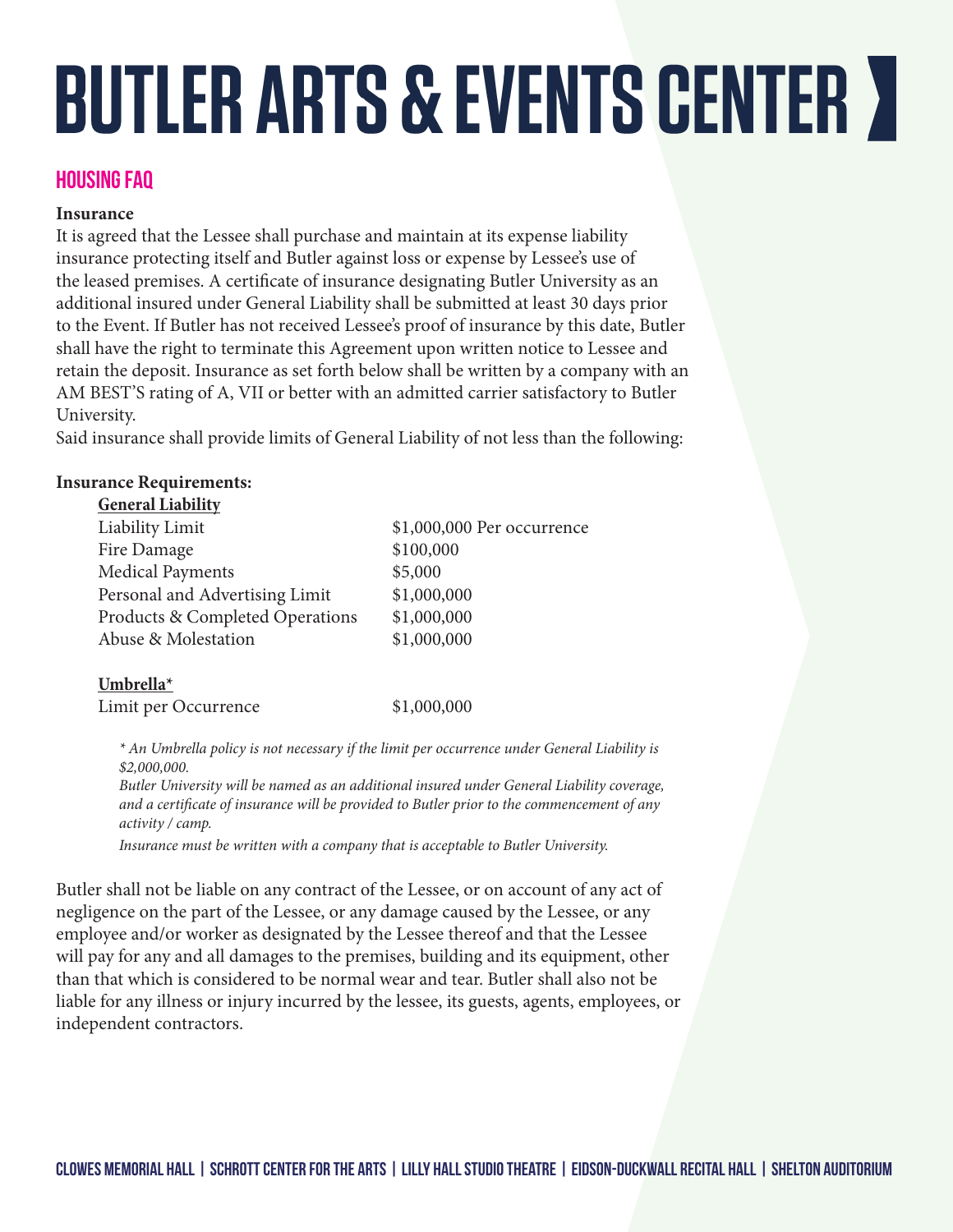#### **Linens**

Linens will only be provided as pre-arranged by the Lessee with University Events prior to the conference's arrival. Lessee will assume the cost of linen rental. Each person will receive two (2) twin flat sheets, one (1) pillowcase, one (1) mattress pad, one (1) bath towel, one (1) hand towel, one (1) wash cloth, one (1) pillow and one (1) thermal blanket. Linens will only be provided in bundles and are not available ala carte. Beds are to be made by the Lessee. At the conclusion of your stay, all linen should be collected into the pillowcase and the bundle should be brought to the lobby for check-out.

#### **Room Rosters**

The Office of University Events will provide the lessee with a room assignment template prior to arrival. It will be the group's responsibility to assign rooms. The group must return the roster in the template provided to the Office of University Events along with any special housing needs of attendees two weeks prior to the first day of the Conference. There will be a fee for any changes made to the housing roster after the two-week deadline. Male and female attendees may be separated by placement in different wings or on different floors, only if requested in advance and if space allows. Male and female staff members must be specifically noted.

#### **Minors**

If attendees are under the age of eighteen (18), Lessee is required to provide supervisory staff to be housed in the residence hall to include at least one (1) staff member for every fifteen (15) attendees. The male-female ratio of Lessee supervisory staff in the residence hall should be appropriate for the make-up of the conference group.

#### **Keys**

Keys and conference guest cards will be issued to guests for their personal use and are not transferrable. Group participants should always lock the unit's door for their personal safety and the safety of the group participant's personal property. Lost keys shall be reported immediately to the front desk. Lessee is responsible for a \$75 per key Replacement Fee and/or \$20 card Replacement Fee for any key(s)/card(s) lost or not returned when attendees check out. Keys received after designated check-out time, as specified in this Agreement, will be considered not returned and Lessee will be directly assessed the applicable fees. University Events will not bill conference guests directly.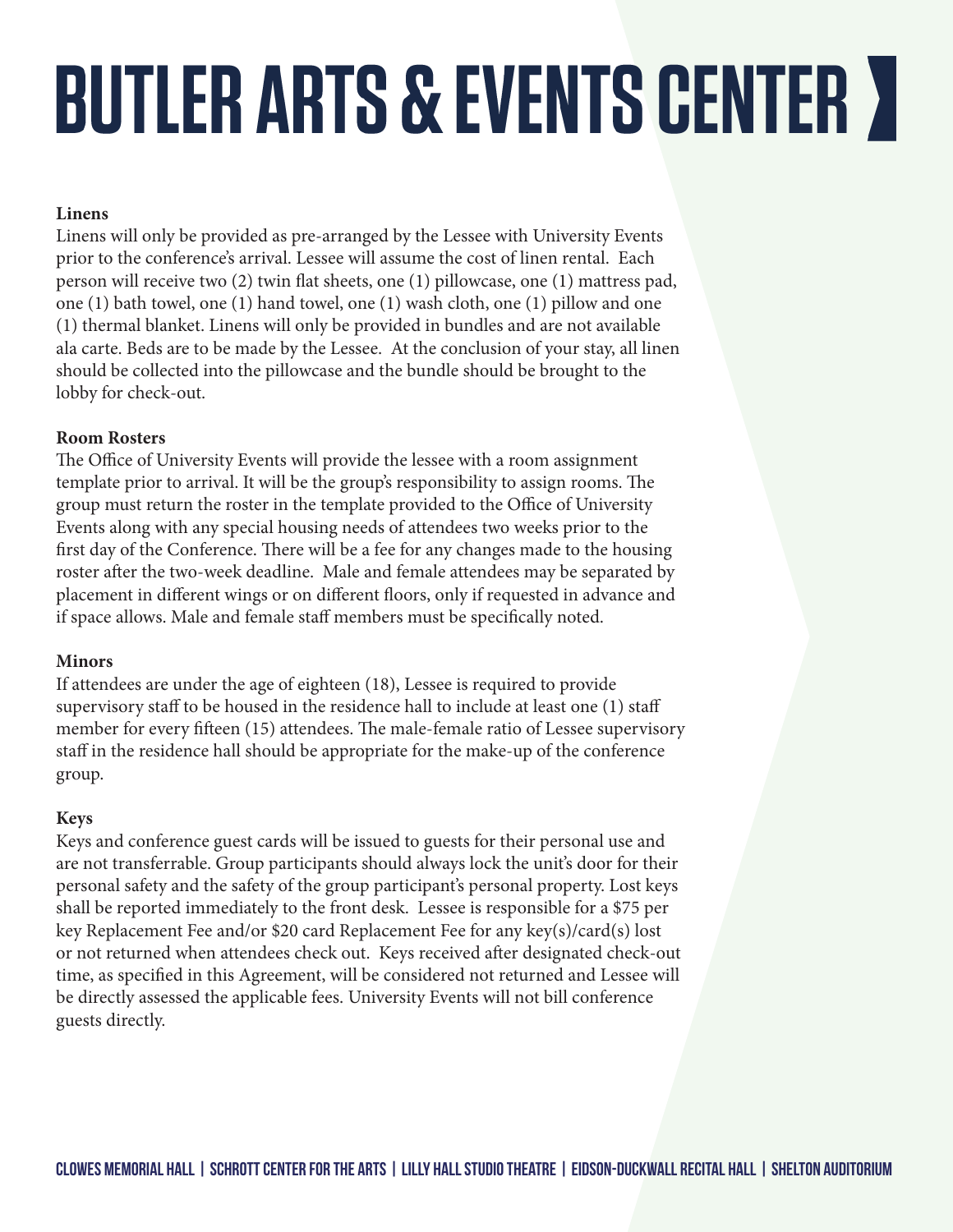#### **Front Desk**

The front desk of each residence hall is open from 7:00 a.m. – 10:00 p.m. daily. A desk assistant (DA) will be available to assist you. Should a participant be locked out of his/her room, that participant should go to the front desk to report the lockout to the DA and a Resident Assistant will be called to let the participant into his/her room. If assistance is needed after 10pm, the afterhours phone number should be used.

#### **Check-in**

Check-in times will be pre-determined 2-hour window. One of our event coordinators will communicate to the client what time this will be prior to their arrival.

#### **Trash**

Participants are required to bring their trash to the designated areas before checkout. Fail to do so results in an additional fee.

#### **Laundry**

Every residence hall has credit card operated washers and dryers. Detergent is not provided.

#### **Smoking**

Smoking is forbidden in all facilities. Butler has designated smoking areas located on campus.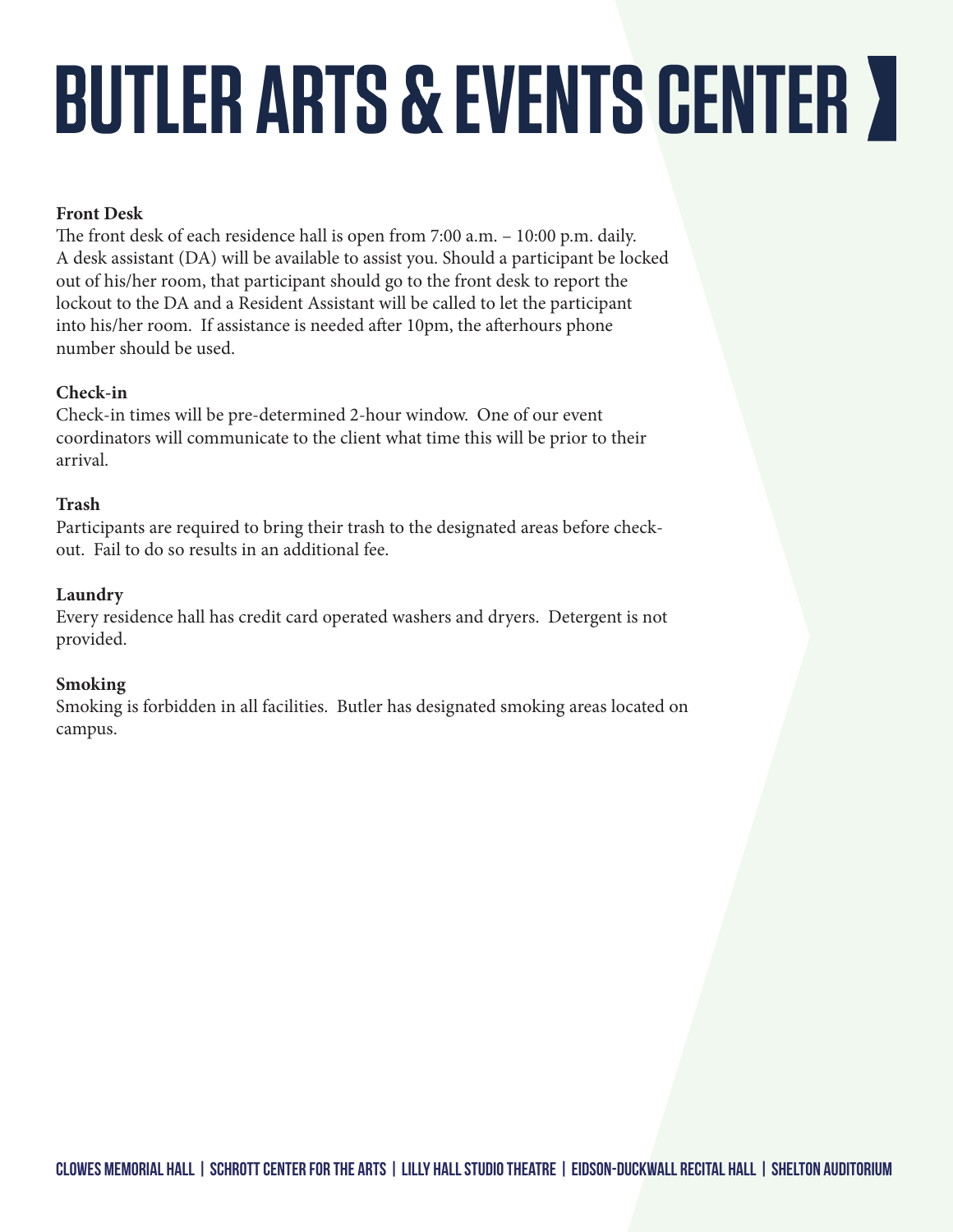### **TIMELINES**

Below are the most pertinent deadlines to be aware of prior to, during, and after your conference.

| <b>PRIOR TO YOUR ARRIVAL</b>                                                       |                                                                                                                                                                                             |  |
|------------------------------------------------------------------------------------|---------------------------------------------------------------------------------------------------------------------------------------------------------------------------------------------|--|
| Contract sent<br>Contract signed<br>90 days prior to arrival                       | Contract must be returned within 30 days of receiving it<br>50% deposit due<br>Confirm check-in and check-out dates and times<br>Provided final housing numbers                             |  |
| 30 days prior to arrival<br>14 days prior to arrival<br>One week prior to check-in | Blank room roster sent to group leader<br>Deadline to request Early Arrivals and Late Departures<br>Completed rosters due<br>University Events office will contact with details of check-in |  |
| <b>AFTER YOUR DEPARTURE</b>                                                        |                                                                                                                                                                                             |  |
| 14 days after departure<br>30 days after delivery of invoice                       | University Events issues a final invoice of all services rendered<br>Final payment made to University Events                                                                                |  |

### Campus Resources

#### **Wireless Internet**

Butler has an open wireless network for guests that is available campus-wide. Select "BU Guest/Open Wireless" to connect your device.

#### **Parking**

Car parking is available free of charge for overnight conference participants. Conference participants will be directed to specific lot(s) designated for their use. All visitor and event parking is available in the pay-to-park garage facility, located in the 4700 block of Sunset Avenue, between 46th and 49th Streets. Motorist access to the 1,040-space garage is available from Sunset Avenue. Parking garage rates may be found at https://www.butler.edu/parking/visitor-event-parking. Conferences may pre-purchase validation cards to provide to their non-resident guests to offset parking fees. These cards are issued by the University at a cost of \$3 per card. One card = one garage exit. Cost is added to final conference bill.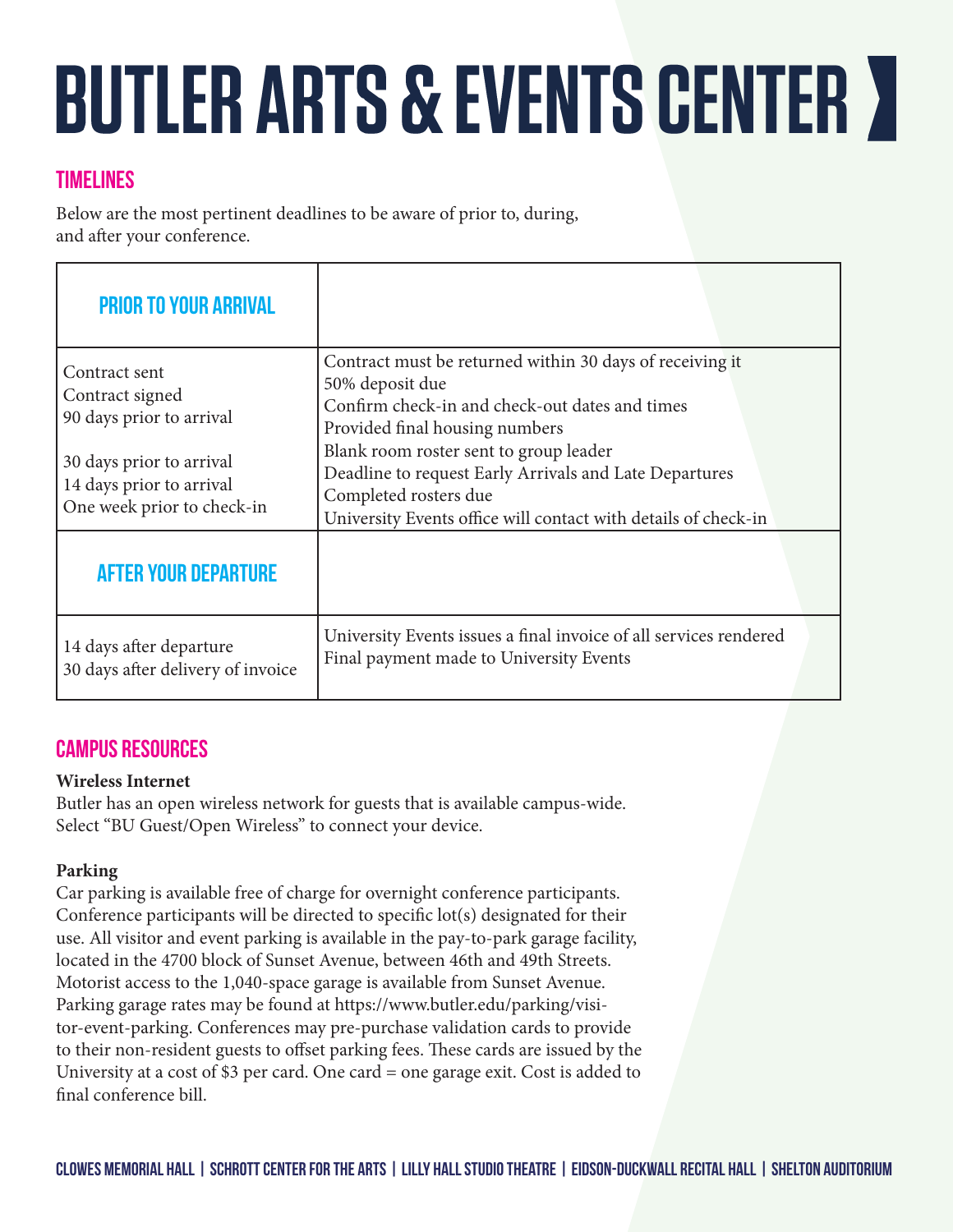#### **Transportation**

Butler University is easily accessible via major interstates, I-465, I-65 and I-70 and is approximately 30 minutes from the Indianapolis International Airport by car. Several transportation services provide airport transfers and the office of University Events is fully prepared to provide transportation logistics support. Butler has long relationships with several area charter bus services and is well positioned to manage any such services should they be required.

#### **Health and Recreation Complex**

Guest passes are \$7 and can be purchased at the front desk. All guests who are 16 or older must show a valid photo ID, such as a driver's license. Guests 16 and under must be accompanied by a parent or legal guardian at all times.

Amenities:

- Two-court gymnasium that can accommodate basketball, volleyball, and badminton
- Six lane, lap-swimming pool
- Leisure pool for water basketball, volleyball, bubble benches, or lazy river
- Hot tub
- Sauna
- Men's, women's, and family locker rooms
- Two multipurpose rooms for use with group exercise classes or club sport practices
- Functional fitness room
- Free-weight room with Hammer Strength equipment
- Three free-weight areas, a selectorized weight machine circuit, several transitional fitness spaces, and two cardio machine areas that include Precor, Matrix, and Cybex pieces (over 60 pieces in all)
- 1/10 mile jogging track
- Massage therapy and physical therapy room
- Conference room that seats approximately 30-40
- Student lounge (aka "Living Room") with study areas, large TV, pool table, and table tennis

#### Summer Hours:

### **HRC**

**Monday-Friday** 6:00 AM-8:00 PM

**Saturday and Sunday** 11:00 AM-5:00 PM

#### **AQUATIC CENTER**

**Monday-Friday** 6:00-8:00 AM 11:00 AM-1:00 PM 3:00-7:00 PM

**Saturday and Sunday** Noon-4:00 PM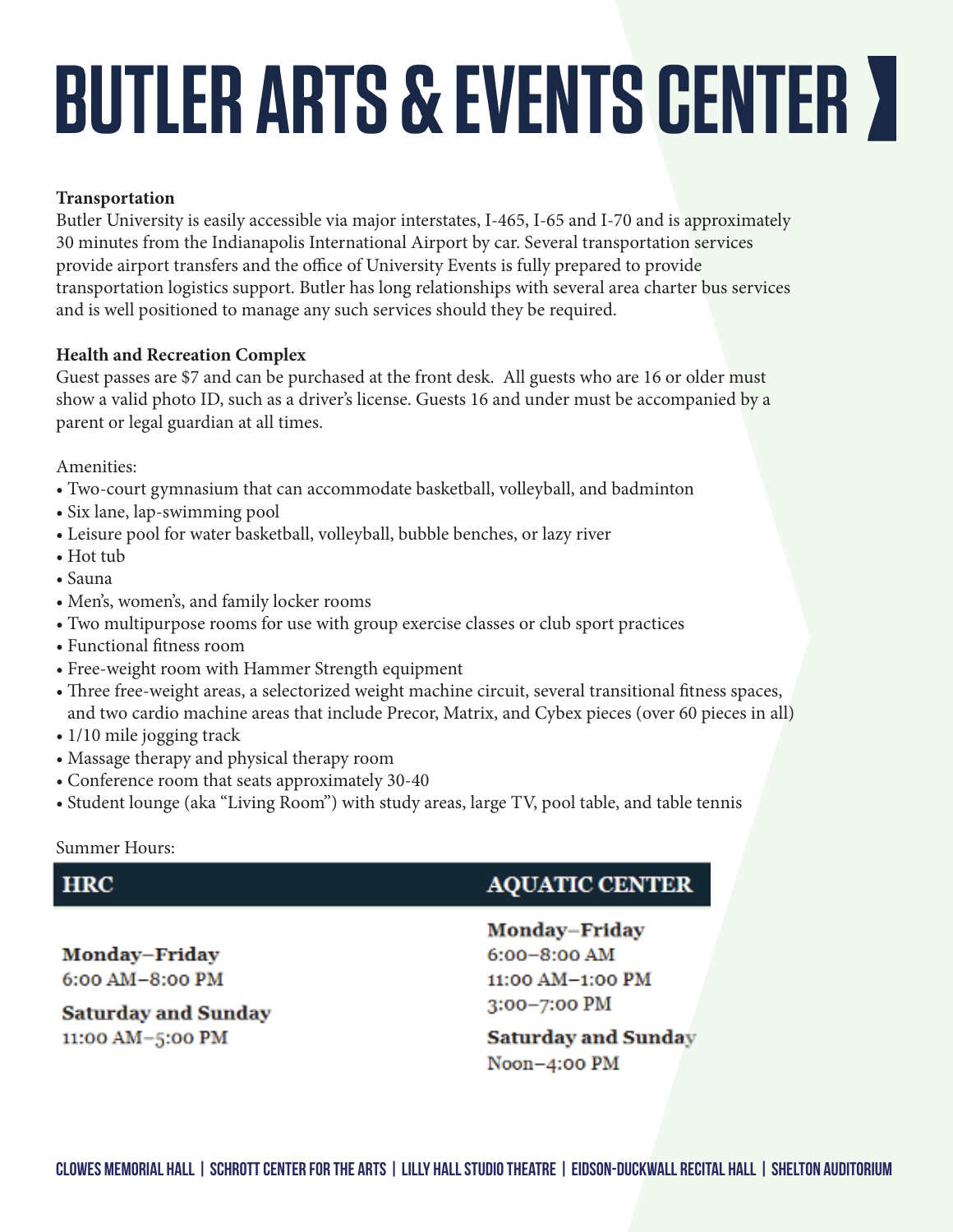#### **Dining**

Butler University is excited to partner with Bon Appetit for food service on campus. Founded in 1987 and headquartered in Palo Alto, CA, Bon Appétit currently operates more than 1,000 cafés in 34 states for private universities, corporations, museums, and cultural institutions. Our chefs cook from scratch, focusing on fresh produce, whole grains, and lean and plant-based proteins. You'll find lots of international food as well as your favorite comfort food, just healthier, and lots of only-in-Indianapolis dishes. No cycle menus or corporate recipes here. And no shortcuts. Food allergies? No problem, we've got you covered.

Below is the University Dining Hall's rates for Summer Conferences.

Catering services are available as well. Sample menus and pricing may be reviewed by visiting our catering page.

*Listed Rates are for Summer 2020, rates and hours for 2021 have not yet been released. An annual rate increase should be expected.*

| <b>MEAL</b> | <b>Breakfast</b> | Lunch  | Dinner |
|-------------|------------------|--------|--------|
| COST        | \$7.00           | \$8.00 | \$9.00 |

#### **Summer Hours**

| <b>DAY</b>   | <b>Breakfast</b> | Lunch      | Dinner        |
|--------------|------------------|------------|---------------|
| MON-<br>-FRI | $7:00-9:00$      | 11:00-1:00 | $5:00 - 7:00$ |

#### **Butler University Police Department**

Security on campus is handled by the Butler University Police Department (BUPD). If you experience an emergency while on campus, please contact BUPD immediately by calling (317)-940-9999.